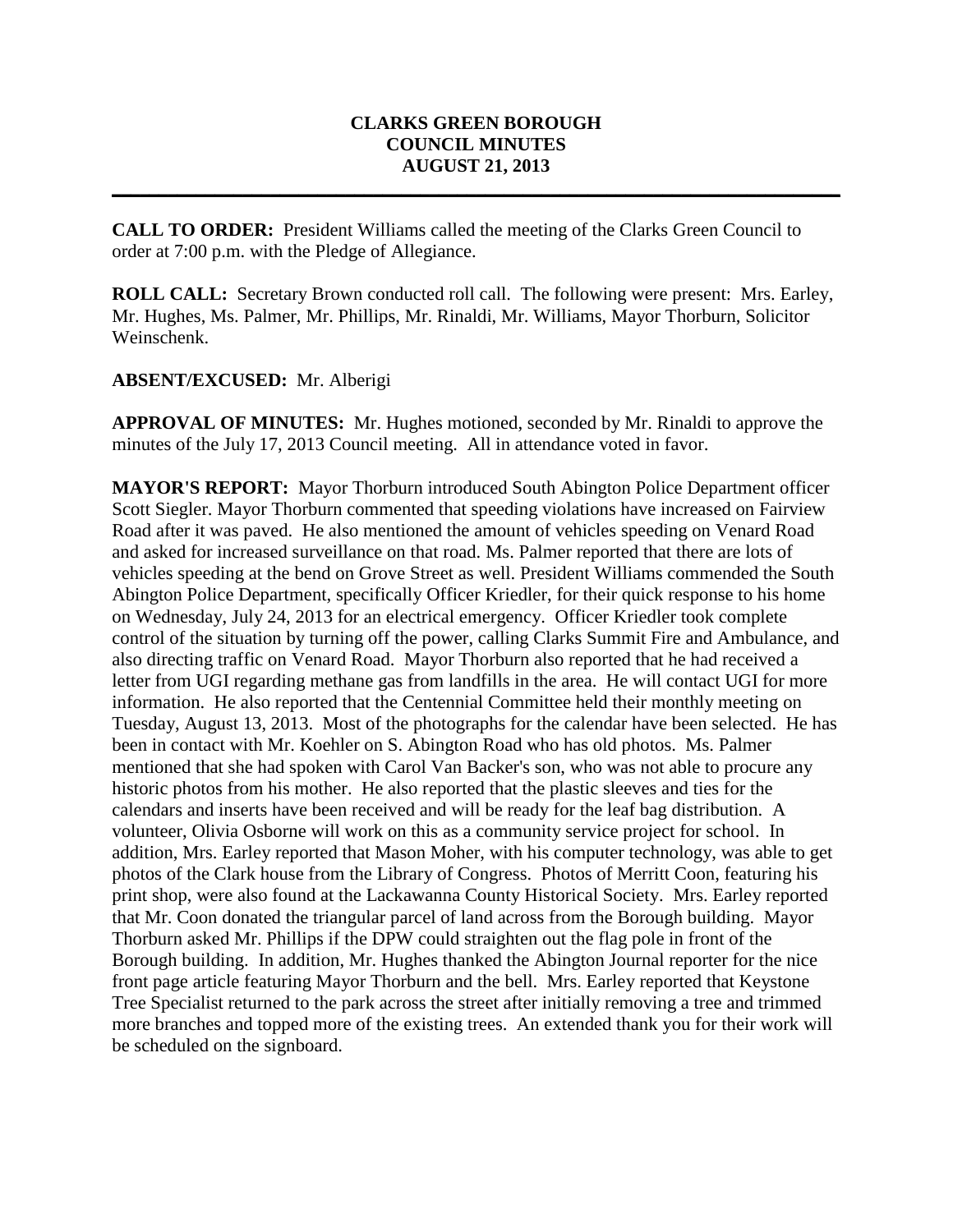**VISITORS:** Officer Scott Siegler, South Abington Police Department; Emily Culley, Abington Journal.

**SOLICITOR'S REPORT:** Solicitor Weinschenk reported that he, Keith Williams and Jim Kane met with the accounting firm that is auditing the RACP Grant. He mentioned that any documents not available at the meeting were provided to the Office of the Budget and to HRG, the accounting firm in charge of monitoring the RACP Grant, by Jim Kane within a couple of days of the meeting. The Office of the Budget is now requiring additional information regarding expenditures of the Grant monies. Solicitor Weinschenk suggests drafting and developing a Municipal Cooperation Agreement which would include the five (5) municipalities and the Rec Board where they authorize the project, the expenditure of the grant monies, and approve the grant monies. The Cooperation Agreement would be drafted, provided to the Office of the Budget for review, and if satisfactory to them, then begin the process of having the Municipalities sign it. Greg Pascale, Solicitor for the Rec Board, asked Solicitor Weinschenk to draft the Agreement. Atty. Weinschenk agreed to draft the Agreement as long as there were no objections as to what it cost to draft the agreement. He would then submit the final Agreement to the office of the Budget for acceptance. Atty. Pascale and Mr. Risse will attend all of the meetings and try to obtain all of the signatures. The downside to Clarks Green Borough as the Grantee is that there will be no reimbursement and no payments from the RACP Grant until this condition is satisfied. It is going to take at least a month, if not more, to get the five (5) Municipalities to approve and sign the Agreement. Atty. Pascale feels that this process will go smoothly. Atty. Weinschenk thanked Councilman Hughes for his diligence on the Line of Credit process due to the fact that we have not received any reimbursement from the State and his bull dogging the bank and the Rec Board has paid off to the benefit of the Borough. Mr. Hughes mentioned that language exists which absolves Clarks Green Borough of any liability for repayment of that Line of Credit. Mrs. Hughes thanked Atty. Weinschenk and Mr. Hughes for their work on this project. Mrs. Earley mentioned the Stormwater Ordinances which the DPW Foreman had spoken to her about. Atty. Weinschenk reported that two ordinances are required; the Stormwater Management and the Stormwater Operation Agreement. He has been in contact with the Borough Engineer regarding these Ordinances. Even though Clarks Green Borough has no undeveloped properties, it is a technical requirement that the Borough needs to comply with. The Ordinances will be ready for review in October and passage in November. Mr. Hughes asked Solicitor Weinschenk about the progress with the FieldTurf warranty. Atty. Weinschenk replied that the modifications were submitted by Jim Kane to FieldTurf and we have had no response. Mr. Hughes mentioned that he noticed in the paper that the Rec Board is pursuing a grant application through Glenburn Township and inquired as to whether Clarks Green Borough has any contingent liability for a grant of this sort. Atty. Weinschenk replied that he had received an e-mail from the Office of the Budget stating that participating municipalities must agree that they are responsible under the Grant agreement. It is not known under which grant Glenburn Township is applying for. Mr. Hughes asked whether a letter should be sent to Glenburn Township relative to our concerns and any contingent liability that Clarks Green might have under the Grant provisions. Atty. Weinschenk agreed that a letter should be sent to Glenburn Township. President Williams asked the solicitor to send a letter to Glenburn Township. In conclusion, Solicitor Weinschenk mentioned that at the monitoring meeting, Mr. Kane inquired about phasing this project due to the fact that the project is one big project which includes the soccer field, the parking lot addition and improvements, fishing piers, etc. The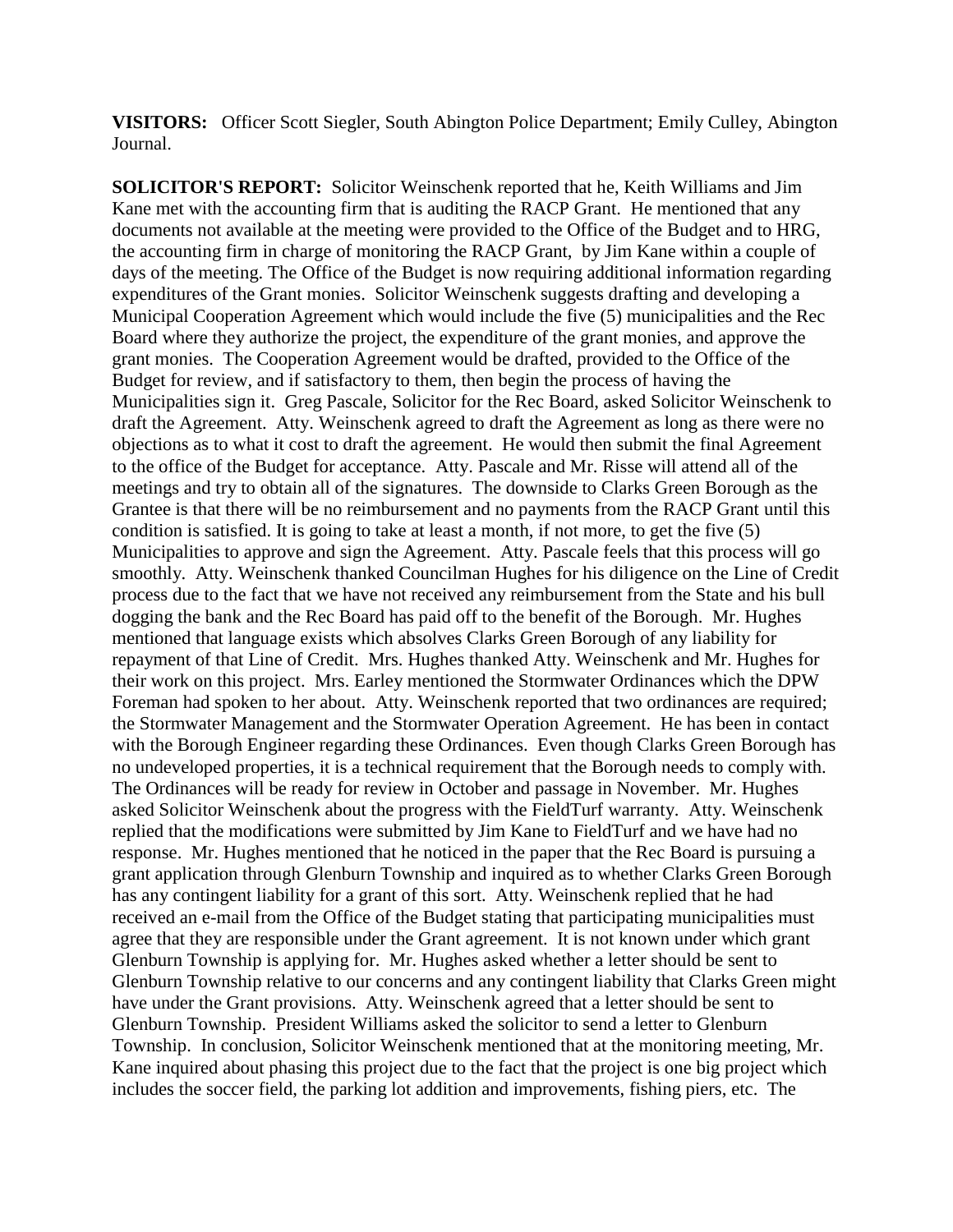thought was to phase this and make the soccer field and the FieldTurf contract Phase I so that once that is completed and the special conditions are satisfied with this Cooperation Agreement, we can begin getting some reimbursement. Mr. Hughes also reported that at the Work Session he had distributed a cover sheet that he had received from Bill Risse. AAJRB had an accounting firm that prepared financial statements and in the cover letter, the accounting firm declaimed the fact that this was an audit. President Williams has sent a letter to this accounting firm stating that the Borough has received the financial statements and he cited the language from the cover letter that it was in fact not an audit. Mr. Williams asked to have the completed audit forwarded to the Borough.

**TREASURER'S REPORT, BILL APPROVAL & FINANCE:** Mr. Hughes presented the Treasurer's report which was filed for audit. Current fund balances are as follows:

| <b>Capital Fund Money Market</b>     | \$<br>13,513.33  |
|--------------------------------------|------------------|
| <b>Centennial Committee Checking</b> | 2,974.00         |
| General Fund Checking                | 257,969.38       |
| <b>General Fund Money Market</b>     | 35,237.52        |
| Sewer Fund Checking                  | 210,844.75       |
| <b>Sewer Fund Money Market</b>       | 84,909.11        |
| <b>State Funds Checking</b>          | 40,070.25        |
| <b>Total Checking/Savings</b>        | \$<br>645,518.34 |

Mr. Hughes discussed various checking account balances and noted these amounts in comparison to last month's and last year's figures. With no questions or comments from Council, Mr. Hughes motioned, seconded by Ms. Palmer to accept the Treasurer's Report and ratify the payment of the bills for the month of July. Ms. Palmer, Mrs. Earley, Mr. Hughes, Mr. Rinaldi, Mr. Phillips and Mr. Williams voted in favor. Mr. Hughes then reviewed items and amounts on the Budget vs. Actual report in comparison to 2012 amounts. Mr. Hughes discussed the \$500.00 contribution to the Abington Senior Center. He then motioned, seconded by Mr. Phillips to pay the Abington Senior Center \$500.00 for the yearly contribution, as budgeted. Ms. Palmer, Mrs. Earley, Mr. Phillips, Mr. Rinaldi, Mr. Williams, and Mr. Hughes voted in favor.

**BUILDING & GROUNDS:** Mr. Phillips reported the DPW completed the painting of the Borough fence along Clark Street. Mr. Phillips spoke to the DPW foreman about sealing the cut marks on the trees at the park across from the Borough building. Mr. Phillips also reported that the Zoning Officer is scheduling a Planning Commission meeting regarding the Myers, Brier and Kelly property on N. Abington Road. In addition, Mr. Phillips reported that the website is progressing well for both the Centennial and the Borough website. In regards to Building & Grounds, Mr. Rinaldi reported the left light on the rear of the Borough building when facing the garage is out. Mr. Rinaldi discussed the progress of the website and the two e-mails which he has sent to Council and staff regarding the website. The first was a presentation video prepared by Zen Design which gives an overview of the different aspects of the website. He reported that he and Mr. Phillips reviewed a mock up of the Centennial page which will be available by the end of next week. The other link that was sent is to the website itself and its development. Ms. Palmer asked about e-mail addresses. Mr. Rinaldi replied that the e-mail addresses will end in clarksgreen.info. Members of Council thanked Mr. Rinaldi for his work getting the new website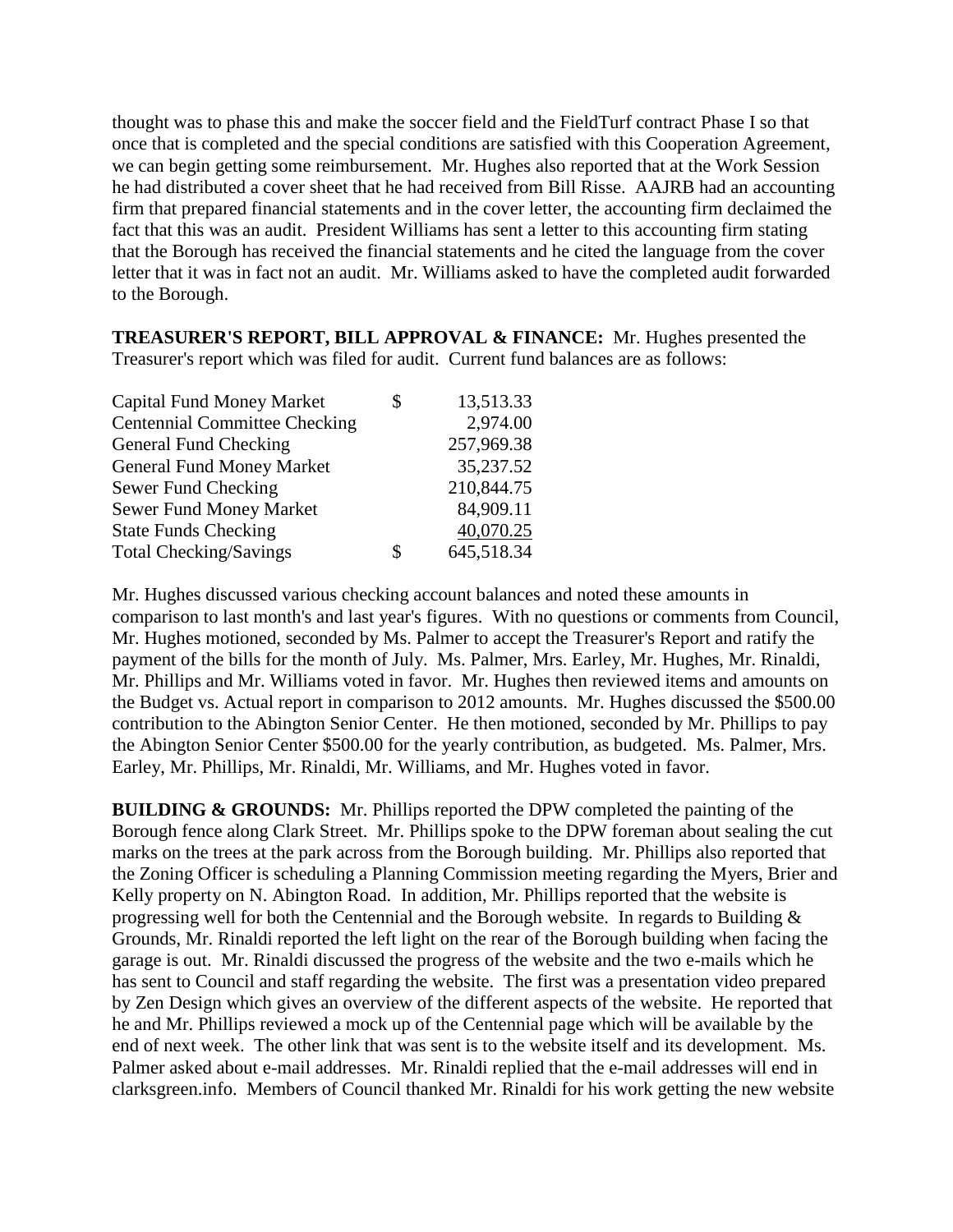set up. Mr. Rinaldi also has set up the links to Twitter and Facebook. He asked Council for feedback on the website which he will take back to Zen Design. Mayor Thorburn asked Mr. Rinaldi to keep him advised regarding the link to the Centennial website so the information for ordering the pavers could be posted.

**PUBLIC WORKS:** Mrs. Earley reported that the Borough's major paving projects for this summer were completed by August 12. During the week of August 26, the DPW will be working with the skidsteer and a rented milling attachment to repair potholes on roads that were not included in this year's paving project. In addition, Mrs. Earley spoke with the office personnel regarding the 90 day probationary period which the new DPW employee has completed. She also sent a second letter to Mr. George Roberts at PennDot about the issues that the DPW foreman addressed with Mr. Roberts before PennDot finishes the paving of North and South Abington Road. In closing, Mrs. Earley reported that the DPW collected scrap metal from old pipes that were replaced as part of the road reconstruction project. The DPW collected \$207.10 after taking it to a scrap metal recycling center.

**HEALTH & SAFETY:** There was no report due to Mr. Alberigi's resignation.

**FINANCE COMMITTEE:** Mr. Hughes reported that there were twenty-one (21) residents who had balances over \$300.00. He asked Solicitor Weinschenk whether Clarks Green can divulge names of the sewer delinquents to newspapers. Solicitor Weinschenk responded that under the Right-To-Know Act, names can be given out if the Borough has a list of names. Mr. Hughes gave an update on those residents who paid their sewer bill in full, made payments, signed the payment plan, did not respond to their certified letters, etc. Council discussion ensued regarding sewer payments, liens, etc. Mr. Hughes asked the Solicitor about residents who had signed a payment plan, and who are not in compliance with the payment plan. He inquired as to whether the Borough can send them a demand letter to come current with their payment plan. The Solicitor replied that a letter can be sent to the resident without going through the certified process again. In addition, Mr. Hughes mentioned that a resident was sent a certified letter a year ago, and wrote on his certified letter that he would make payments as he was able to and attached a check for \$100.00. This resident will now be sent a follow-up letter. In closing, Mr. Hughes reported that an engagement letter has been received from Murphy, Dougherty and Co. to perform the 2013 audit at the same price as the 2012 audit. Mr. Hughes has signed and returned the engagement letter to them.

**REFUSE & RECYCLING:** Mr. Rinaldi reported that President Williams had received, with a copy to himself, a letter from William Sherlock, 329 Clark Street, with suggestions on updating the Borough Refuse & Recycling Ordinance. A copy of this letter was distributed to members of Council and will be discussed at the next Work Session. After that time, Mr. Rinaldi will draft a letter to Mr. Sherlock addressing his concerns and Council's opinion on them. In addition, Mr. Rinaldi reported that most of the new refuse & recycling bins have been delivered by County Waste. Residents who are waiting to receive containers have requested a different size. Residents who still have their large containers curb side are waiting for a smaller size as well. Mr. Williams reported that he and Mr. Sherlock discussed refuse & recycling items during a recent conversation.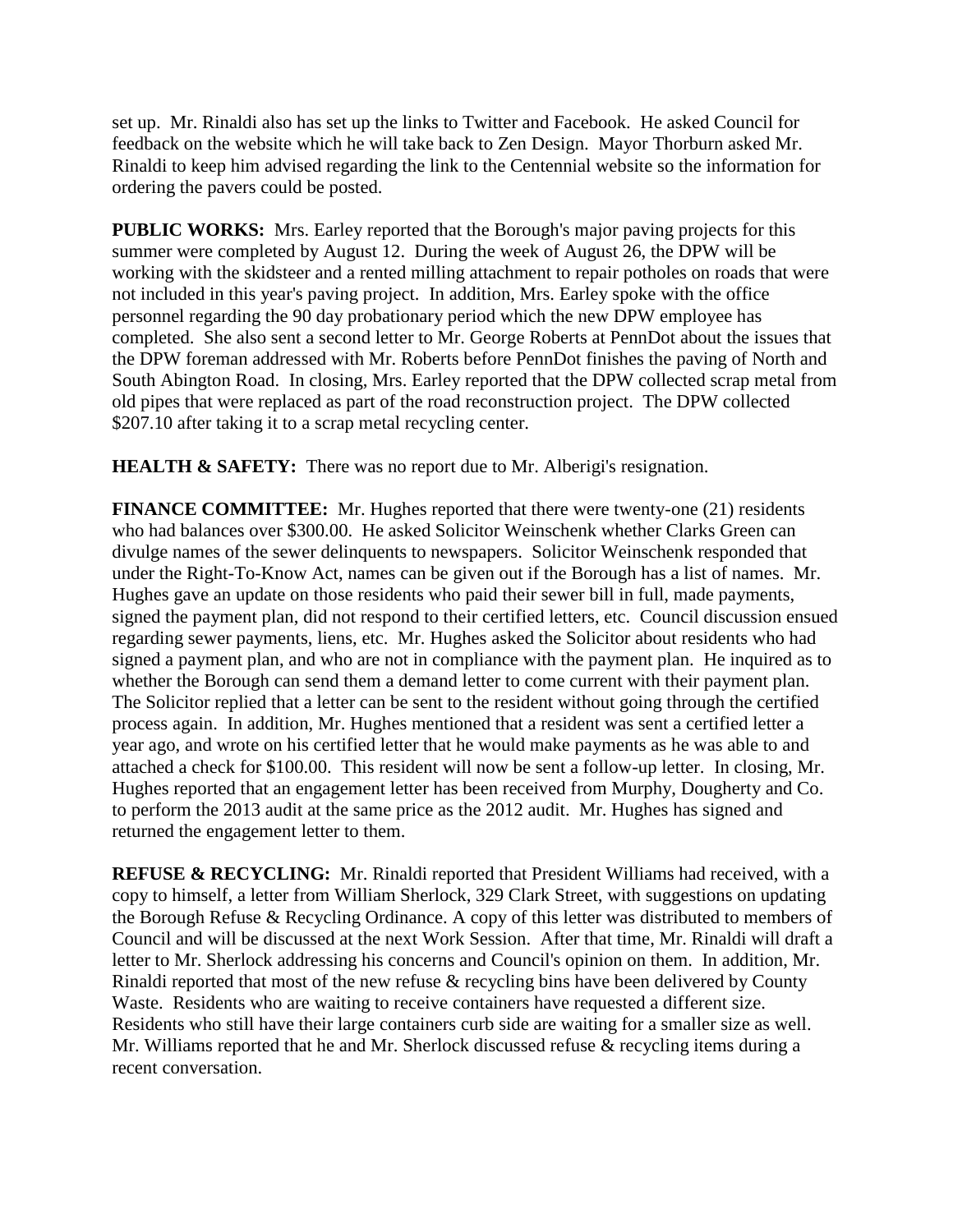**PERSONNEL:** Ms. Palmer reported that she had nothing new under Personnel. Mr. Rinaldi reported on the Treasurer's position, which had been discussed at the Work Session. He motioned, seconded by Mrs. Earley to appoint Jan Brown as the Borough Treasurer. Mrs. Earley, Mr. Phillips, Mr. Williams, Mr. Rinaldi, and Mr. Hughes voted in favor. Ms. Palmer voted against. In addition, Mr. Rinaldi complimented Ms. Palmer who allowed Sharon Barrett to change her hours last week.

**AAJRB:** Ms. Palmer reported that no meetings have been held in the past two (2) months due to summer and the difficulty in getting members together.

**ACOG:** Ms. Palmer reported that the next ACOG meeting will be held on Thursday, September 5, 2013 at 7 p.m. at the Borough building. Maryann Nichols and Dori Waters will be attending to discuss the Abington Classrooms. Ms. Palmer also mentioned that she will be attending the Pennsylvania COG meeting in Lancaster.

**OLD BUSINESS:** Mr. Rinaldi reported on the newsletter. He had set up a meeting for himself and Ms. Palmer with PDQ Print Center to prepare the newsletter due to the timing being critical to announce the new website. Ms. Palmer was unable to attend the meeting on Monday. Mr. Rinaldi met with Marion, the representative from PDQ. He gave her the information for the newsletter and they printed up a draft of a newsletter which was essentially 4 pages and tri-fold. When the original price quote was received last October, it was in the amount of \$327.00 plus postage. This price included certain weight of paper, white paper with black ink, and it included the data base set-up, using our file for the newsletter to do the printing, addressing it and delivering it to the post office. This particular quote was without postage. When Mr. Rinaldi met with Marion, he told her that rather than black on white, we would like to see a design with color in it to match the website. He received a mock-up from Marion on the four (4) pages. The price for the four pages was rather expensive and the 3rd and 4th page contained information which would be on the Borough website anyway. He met with Marion today to see if they could get our newsletter down to a one page tri-fold which would contain the articles on the Centennial kick off and the new website. She put together a tri-fold mock up which Mr. Rinaldi held up to show Council. To do this, an excel file was needed to perform a mail merge which puts together resident addresses. Secretary Brown contacted the sewer software company, Diversified Technology who provided the Borough with this excel file. PDQ indicated that they could not use this excel file and that it needed to be modified which would list the address information in five (5) different columns. On Monday, Mr. Rinaldi modified the excel file and presented it to PDQ in a form that they could use. In addition, Mr. Rinaldi obtained a list of more than 85 Borough tenant names from Secretary Brown, which he incorporated into the modified excel file along with address information for 2 residents who are on septic and do not receive a sewer bill. The postage for 675 tri-fold items being mailed at \$ .26 each will be \$175.50. Marion quoted a price of \$649.00 to print 725 newsletters. Mr. Rinaldi reported that the price will be a little less because he ordered 700 newsletters, not 725. The mailing will go out the middle of next week and will arrive on either Friday or Saturday. The delivery of the newsletter will coincide with the website going live. Ms. Palmer stated that the newsletter was her idea, that she spent a considerable amount of time on the newsletter, and that she has almost a finished product doing the four (4) page newsletter. She indicated that she does not have the background using Publisher, which she uses occasionally. She stated that Mr. Rinaldi basically has taken over the